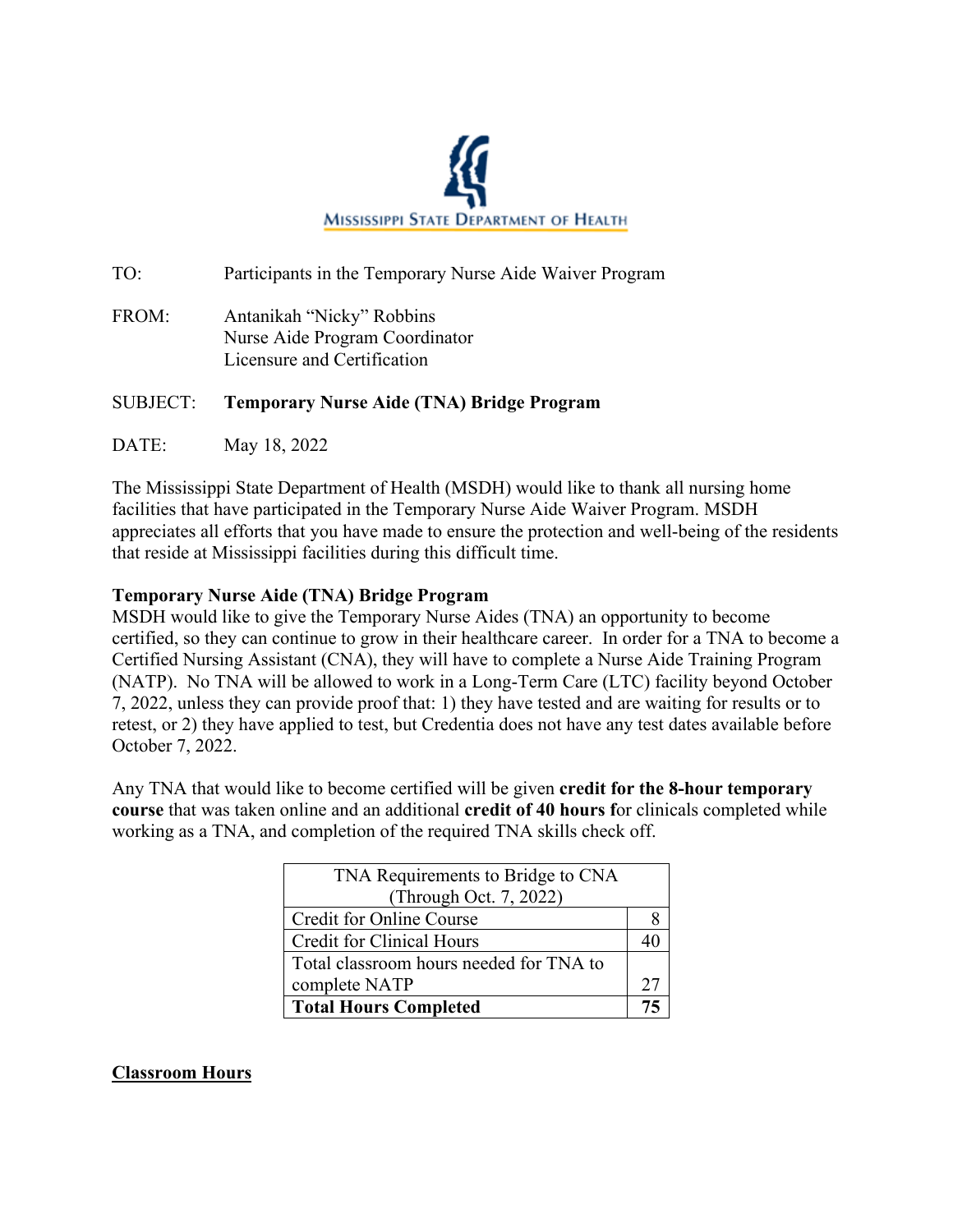Temporary Nurse Aide Bridge Program Page 2

To be eligible to take the exam, the TNA must have completed **27 hours** of classroom hours required by the MSDH.

The following courses must be covered:

- **(1)** (i) Communication and interpersonal skills;
	- (ii) Infection control;
	- (iii) Safety/emergency procedures, including the Heimlich maneuver;
	- (iv) Promoting residents' independence; and
	- (v) Respecting residents' rights.

#### **(2) Basic nursing skills:**

- (i) Taking and recording vital signs;
- (ii) Measuring and recording height and weight;
- (iii) Caring for the residents' environment;
- (iv) Recognizing abnormal changes in body functioning and the importance of reporting such changes to a supervisor; and
- (v) Caring for residents when death is imminent.

#### **(3) Personal care skills, including, but not limited to:**

- (i) Bathing;
- (ii) Grooming, including mouth care;
- (iii) Dressing;
- (iv) Toileting;
- (v) Assisting with eating and hydration;
- (vi) Proper feeding techniques;
- (vii) Skin care; and
- (viii) Transfers, positioning, turning, and lift use

## **(4) Mental health and social service needs:**

(i) Modifying aide's behavior in response to residents' behavior;

- (ii) Awareness of developmental tasks associated with the aging process;
- (iii) How to respond to resident behavior;
- (iv) Allowing the resident to make personal choices, providing and reinforcing other behavior consistent with the resident's dignity; and

(v) Using the resident's family as a source of emotional support.

## **(5) Care of cognitively impaired residents:**

(i) Techniques for addressing the unique needs and behaviors of individual with dementia (Alzheimer's and others);

(ii) Communicating with cognitively impaired residents;

(iii) Understanding the behavior of cognitively impaired residents;

(iv) Appropriate responses to the behavior of cognitively impaired residents; and

(v) Methods of reducing the effects of cognitive impairments.

#### **(6) Basic restorative services:**

(i) Training the resident in self-care according to the resident's abilities;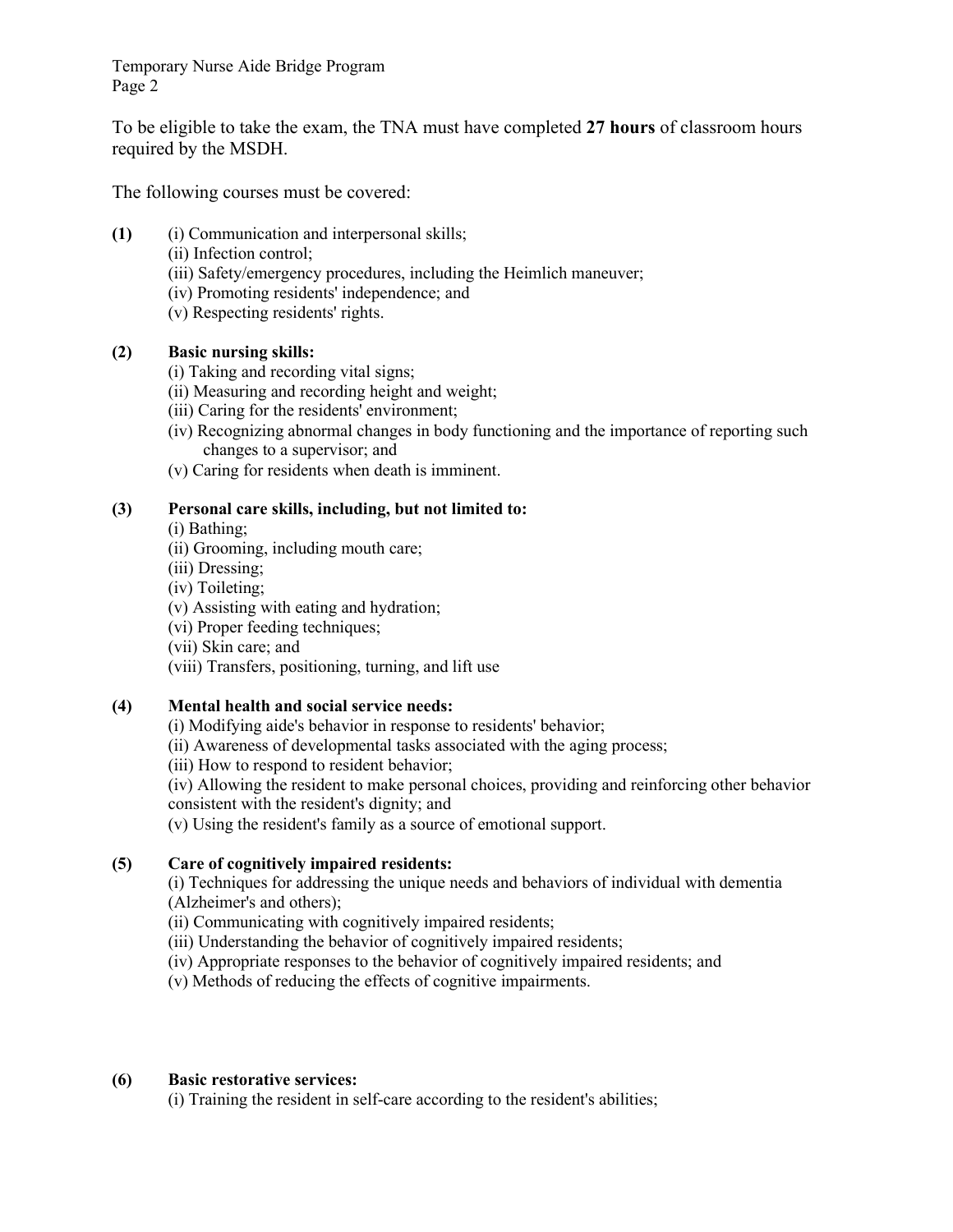Temporary Nurse Aide Bridge Program Page 3

- (ii) Use of assistive devices in transferring, ambulation, eating, and dressing;
- (iii) Maintenance of range of motion;
- (iv) Proper turning and positioning in bed and chair;
- (v) Bowel and bladder training; and
- (vi) Care and use of prosthetic and orthotic devices.

## **(7) Residents' Rights.**

- (i) Providing privacy and maintenance of confidentiality;
- (ii) Promoting the residents' right to make personal choices to accommodate their needs;
- (iii) Giving assistance in resolving grievances and disputes;

(iv) Providing needed assistance in getting to and participating in resident and family groups and other activities;

(v) Maintaining care and security of residents' personal possessions;

Once the TNA has completed 27 hours of classroom time:

- **(1)** The instructor can issue a certificate of completion (the nursing facility will have to create their own certificates). The certificate must include the following:
	- Statement that the individual has successfully completed a nurse aide training program
	- Name of the facility
	- Location of the facility
	- Student's completion date
	- Full name of the nurse aide student
	- Number of total hours completed (75 Hours)
	- Signature of the Director of Nursing (DON)
- **(2)** The TNA will log on CNA365 at Credentia.com to create an account.

**(3)** Once the TNA is logged on, the TNA will need to upload a copy of:

- 1) Their temporary certificate (from the 8-hour online course taken)
- 2) Certificate of completion (from the nursing facility for the 27 hours of classroom instruction)
- 3) Skills check off from MSDH website (signed by the DON)
- 4) Attestation (signed by the DON) on facility letterhead that the TNA has completed all the required training to be able to test
- **(4)** Credentia will forward all required documents to the MS State Coordinator for approval.
- **(5)** The MS State Coordinator will review the required documents for completion. If the application is not complete, the State Agency may reject it.
- **(6)** The TNA will be notified by email from Credentia of the State's approval or rejection.
- **(7)** If approved the TNA will be able to schedule a test date online, if rejected the TNA will need provide the information needed to complete the application.

## **Eligibility**

For the purpose of the TNA Bridge Program all Long-Term Care (LTC) facilities that currently have TNAs may temporarily arrange for the 27 hours of classroom instruction in-house until Oct.